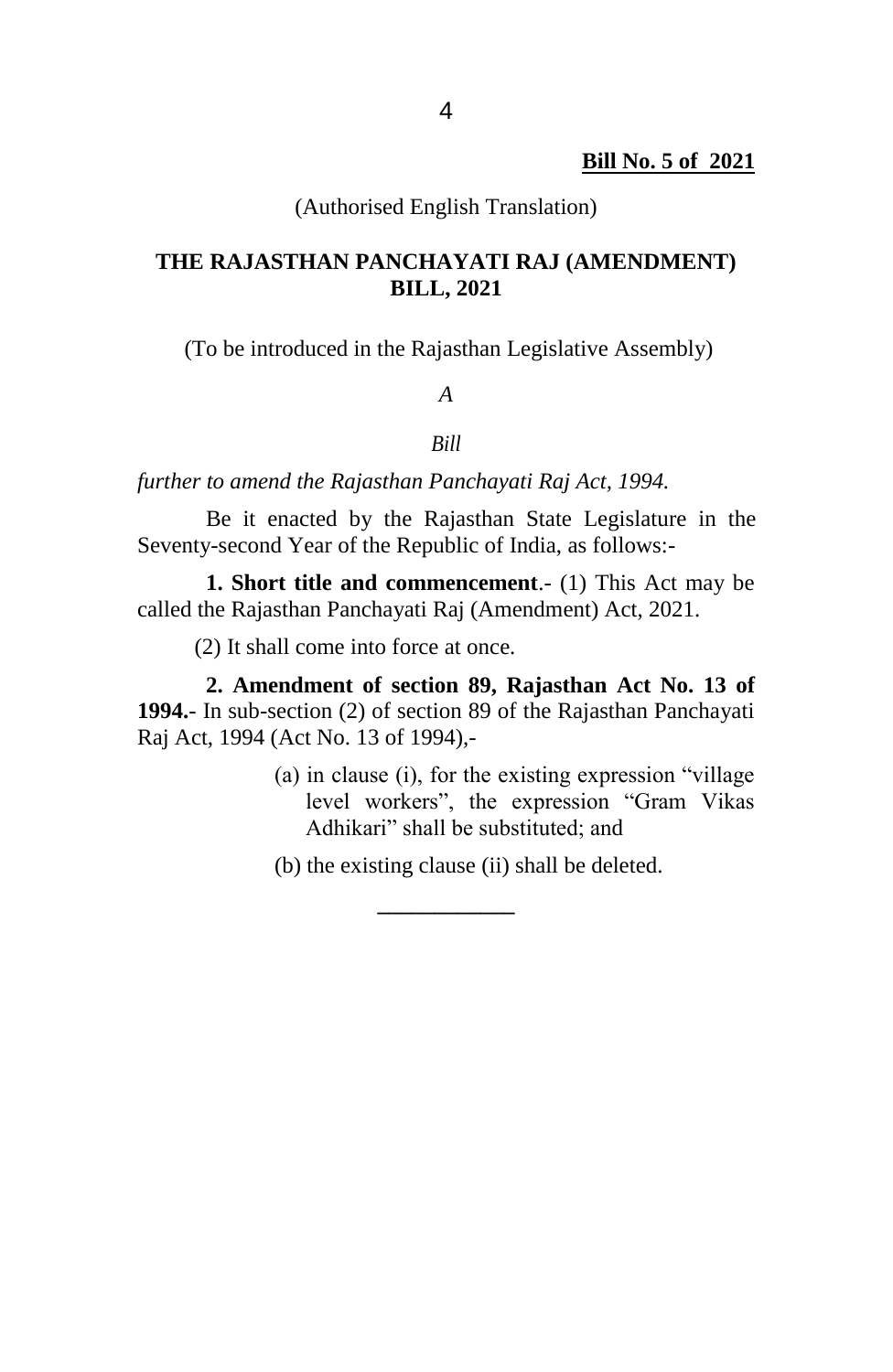#### **STATEMENT OF OBJECTS AND REASONS**

Section 89 of the Rajasthan Panchayati Raj Act, 1994 provides for constitution of Rajasthan Panchayat Samiti and Zila Parishad Service. Sub-section (2) of the said section lays down the different categories of posts in the service.

The State Government has decided to change the designation of the post of village level workers mentioned at clause (i) of sub-section (2) of section 89 of the Act to Gram Vikas Adhikari. The post of Gramsevikas mentioned at clause (ii) of the sub-section (2) of section 89 does not exist in Panchayati Raj Institutions, therefore the said existing provision needs to be deleted. Accordingly, sub-section (2) of section 89 of the Act is proposed to be amended suitably.

The Bill seeks to achieve the aforesaid objectives.

Hence the Bill.

अशोक गहलोत**. Minister Incharge.**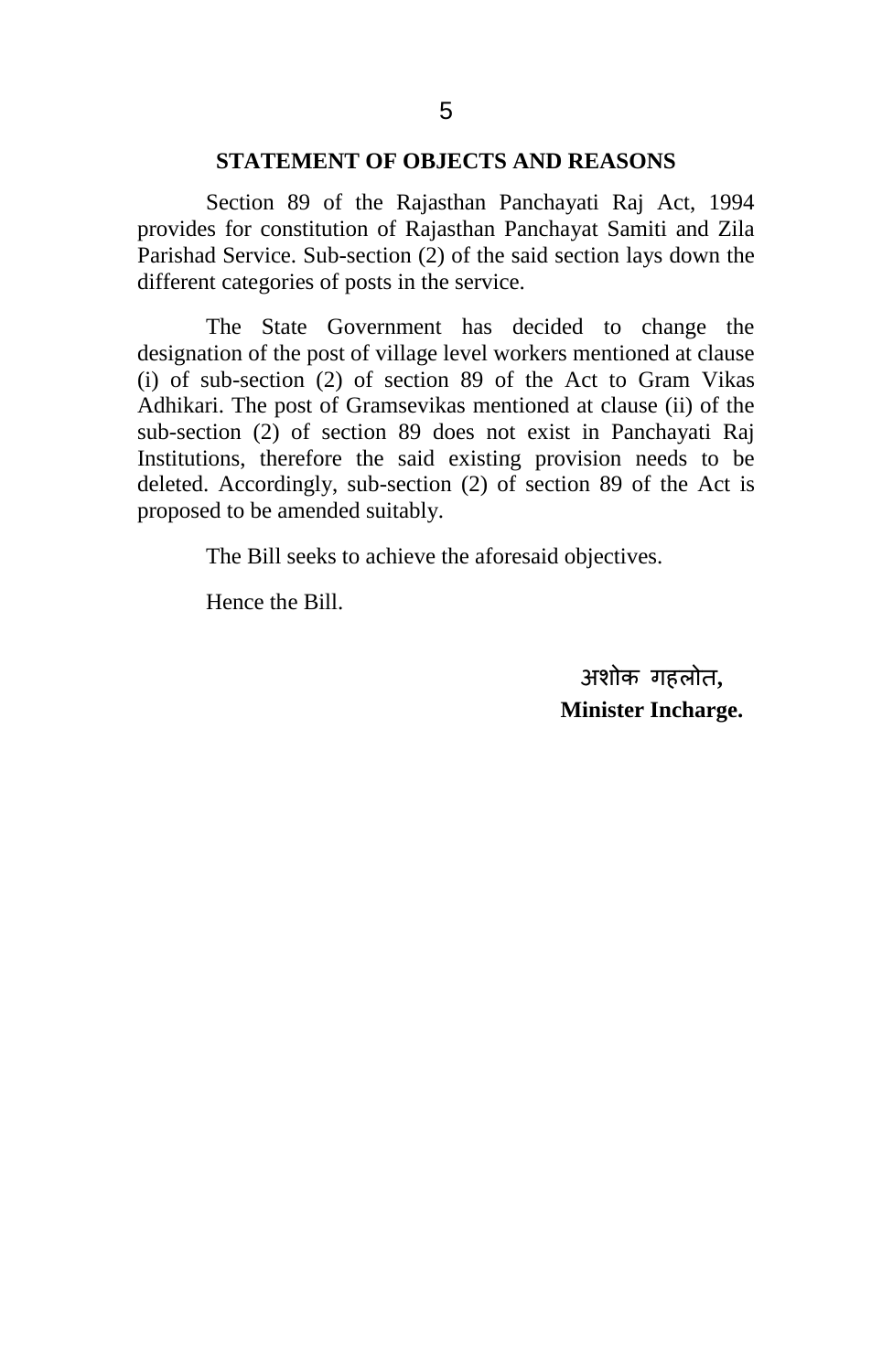## **EXTRACTS TAKEN FROM THE RAJASTHAN PANCHAYATI RAJ ACT, 1994**

## **(Act No. 13 of 1994)**

| $\mathbf{v}$<br>___<br>----<br>$\sim$<br>$\overline{ }$<br>---- |  | __ |
|-----------------------------------------------------------------|--|----|
|-----------------------------------------------------------------|--|----|

**89. Constitution of the Rajasthan Panchayat samiti and Zila Parishad Service.- (1)** xx xx xx xx xx

(2) The Service may be divided into different categories, each category being divided into different grades, and shall consist of-

(i) village level workers;

(ii) Gramsevikas;

(iii) Primary school teachers; and

(iv) ministerial establishment (except Accountants and Junior Accountants).

| XX |                 | xх |    | XX | xх |    |  |
|----|-----------------|----|----|----|----|----|--|
|    | $(3)$ to $(11)$ | XX | xх | xх | xх | XХ |  |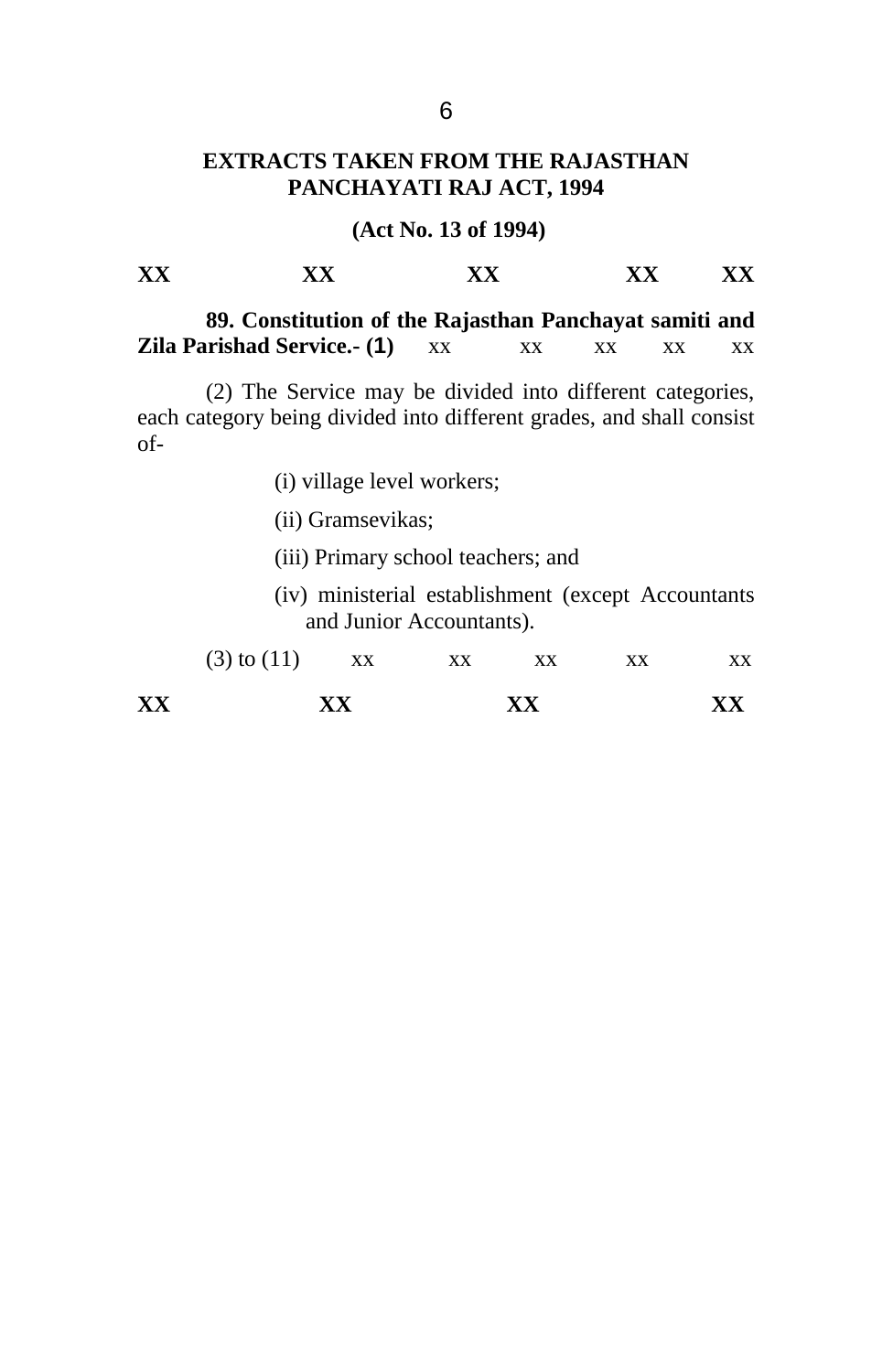राजस्थान पंचायती राज (संशोधन) विधेयक, 2021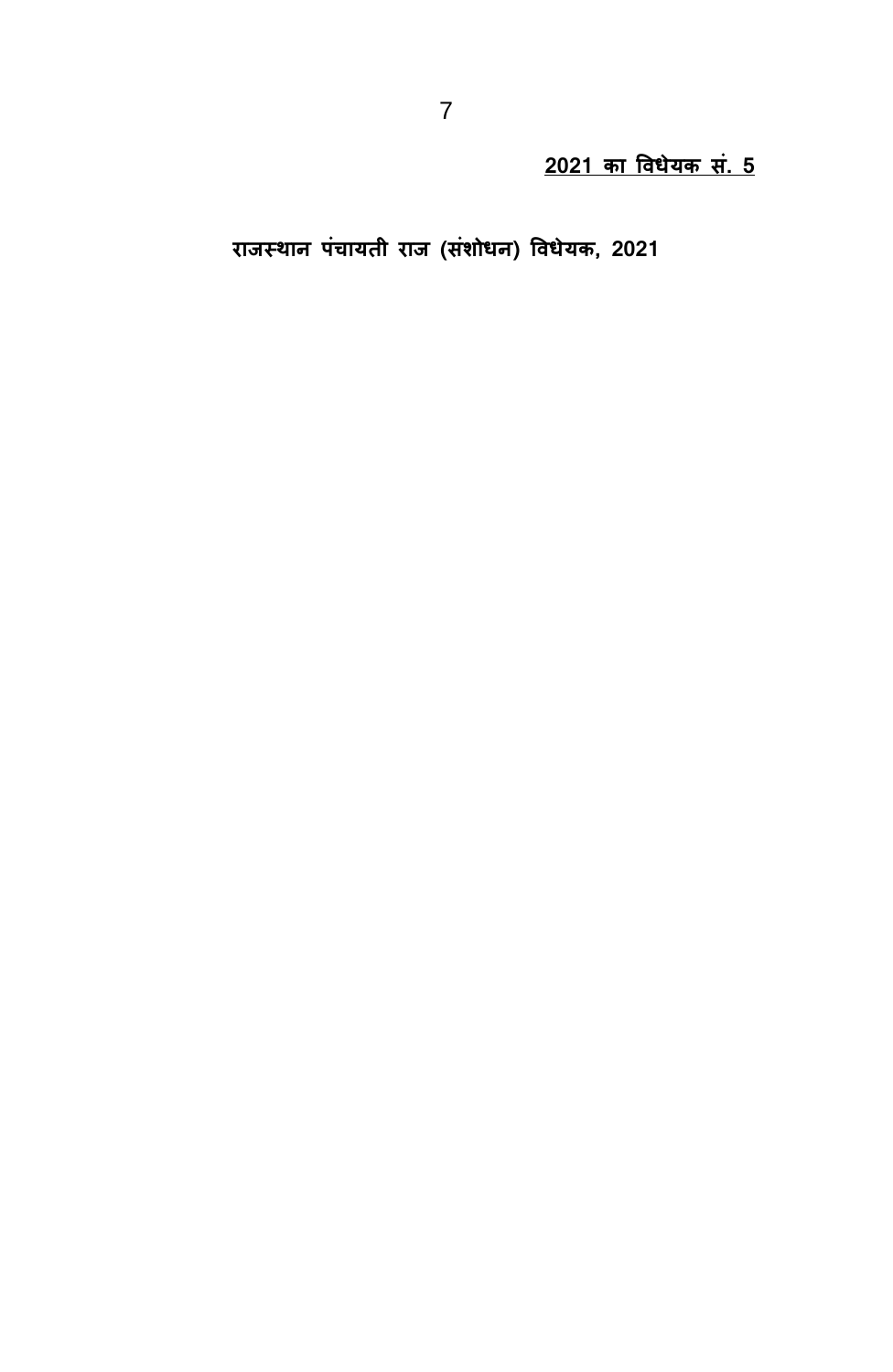(जैसाकि राजस्थान विधान सभा में पुरःस्थापित किया जायेगा)

**राजस् थान प विधान प स ा**

राजस्थान पंचायती राज अधिनियम, 1994 को और संशोधित करने के लिए विधेयक।

**(जैसाकक राजस् थान प विधान प स ा ं पचर:ःस्थावच ककया जाये ा)**

प्रमिल कुमार माथुर, **सनयि।**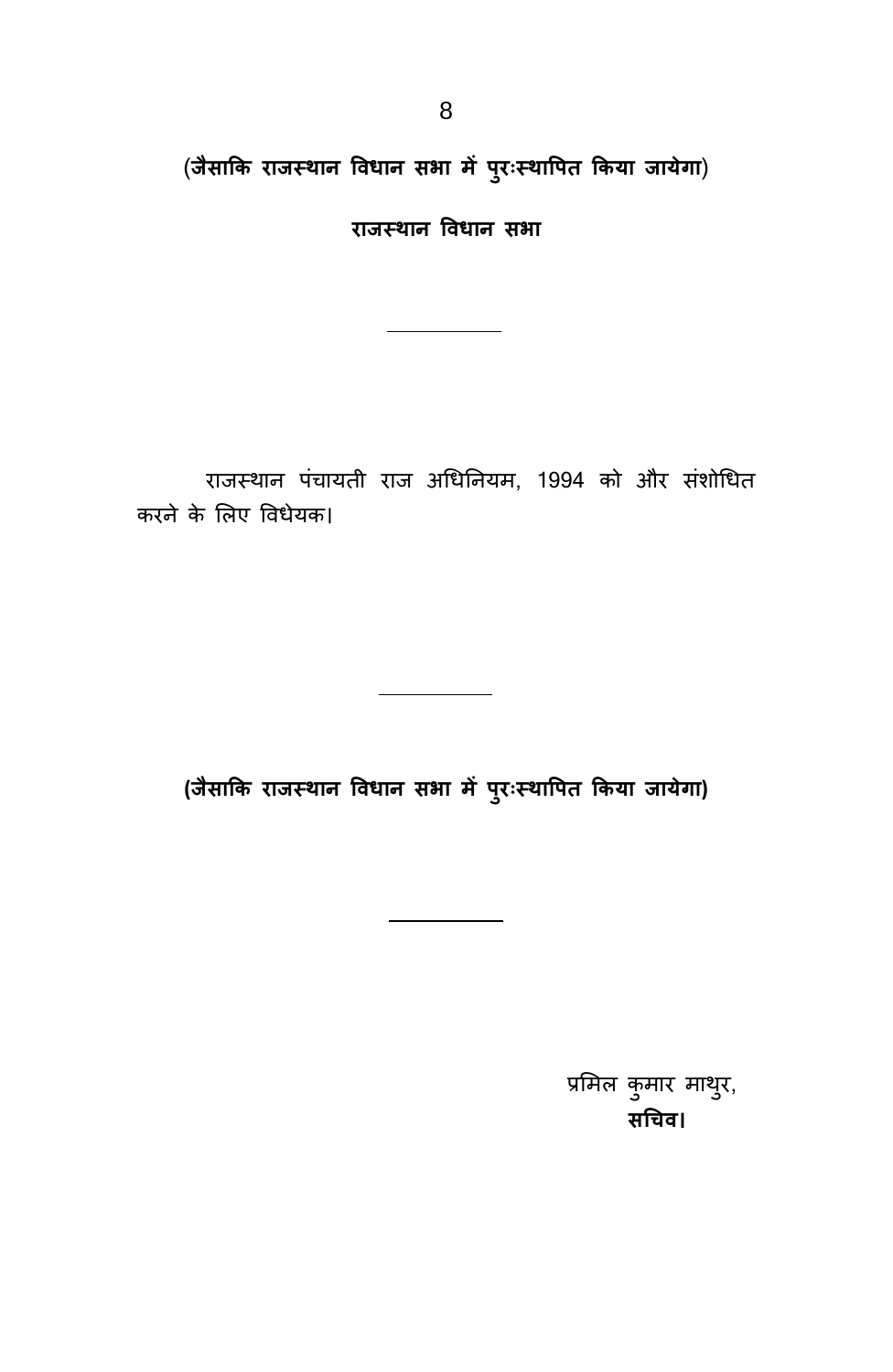**(**अशोक गहलोत, प्रभारी मंत्री)

**Bill No. 5 of 2021**

# **THE RAJASTHAN PANCHAYATI RAJ (AMENDMENT) BILL, 2021**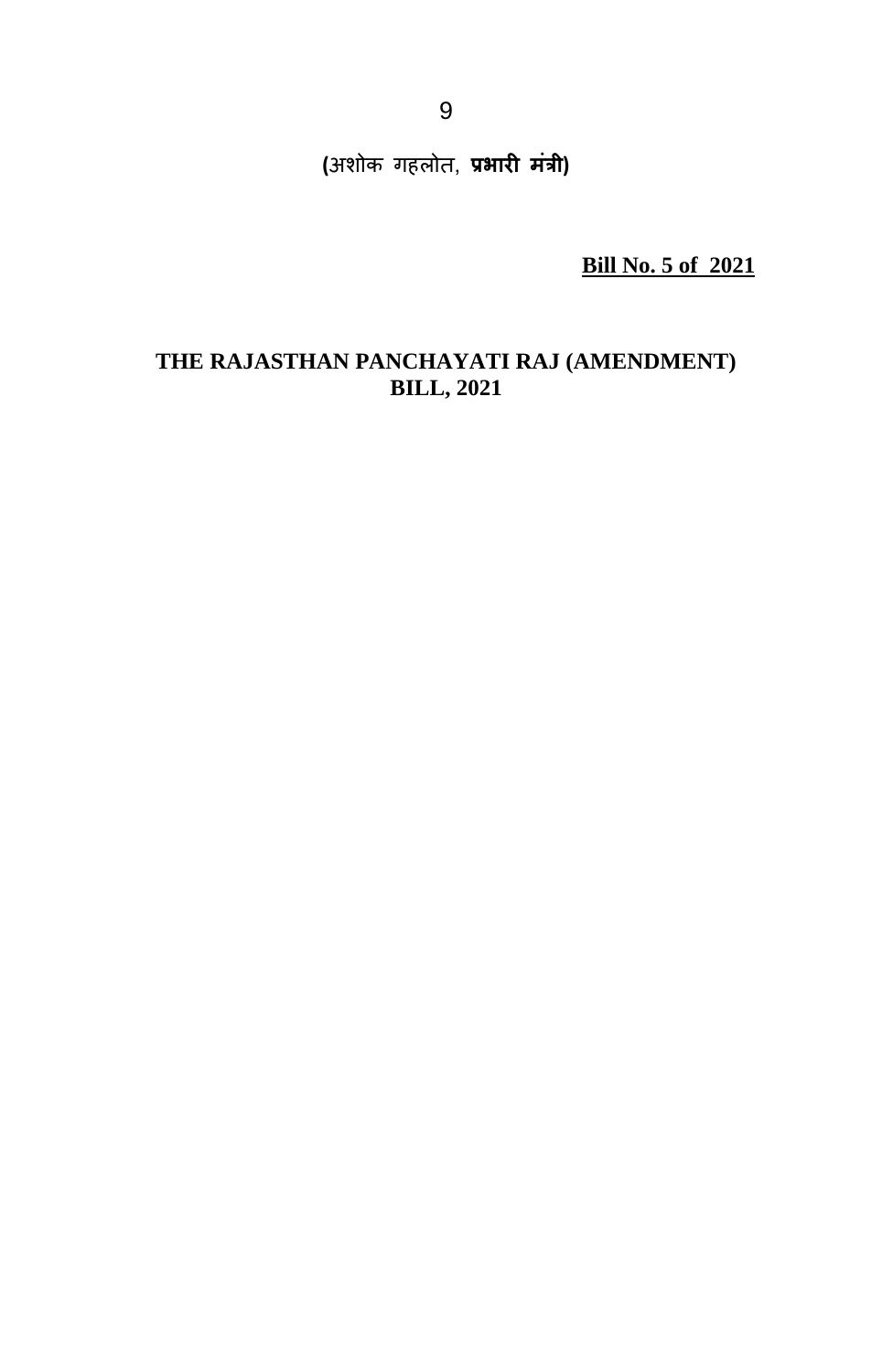# **(To be introduced in the Rajasthan Legislative Assembly) RAJASTHAN LEGISLATIVE ASSEMBLY**

*A Bill*

*further to amend the Rajasthan Panchayati Raj Act, 1994.*

(To be introduced in the Rajasthan Legislative Assembly)

\_\_\_\_\_\_\_\_\_\_

\_\_\_\_\_\_\_\_\_\_

Pramil Kumar Mathur, **Secretary.**